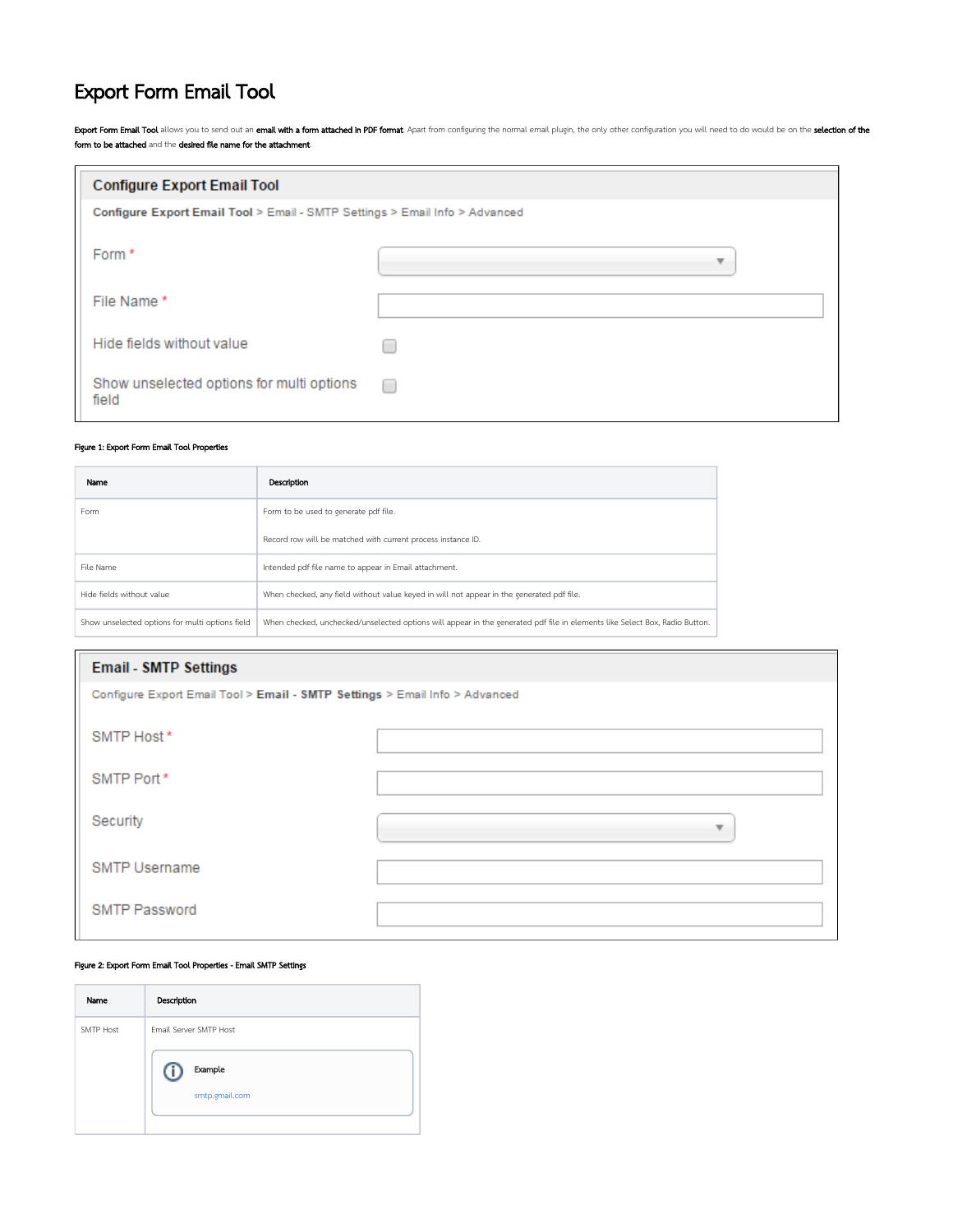| Email Server SMTP Port                                           |
|------------------------------------------------------------------|
| Typically, port 465 for SSL security option and 587 for TLS<br>♦ |
|                                                                  |
| None                                                             |
| <b>TLS</b>                                                       |
| SSL                                                              |
| Email Server Account Username                                    |
| On Google email account, use your full email address.<br>Ö       |
| Email Server Account Password                                    |
| Password submitted will be encrypted for security reason.        |
|                                                                  |

| <b>Email Info</b>                                                           |  |
|-----------------------------------------------------------------------------|--|
| Configure Export Email Tool > Email - SMTP Settings > Email Info > Advanced |  |
| From *                                                                      |  |
| To (specific email address)                                                 |  |
| To (participant ID)                                                         |  |
| $_{\rm CC}$                                                                 |  |
| BCC                                                                         |  |
| Subject                                                                     |  |
| Message                                                                     |  |
|                                                                             |  |
| <b>HTML Content?</b>                                                        |  |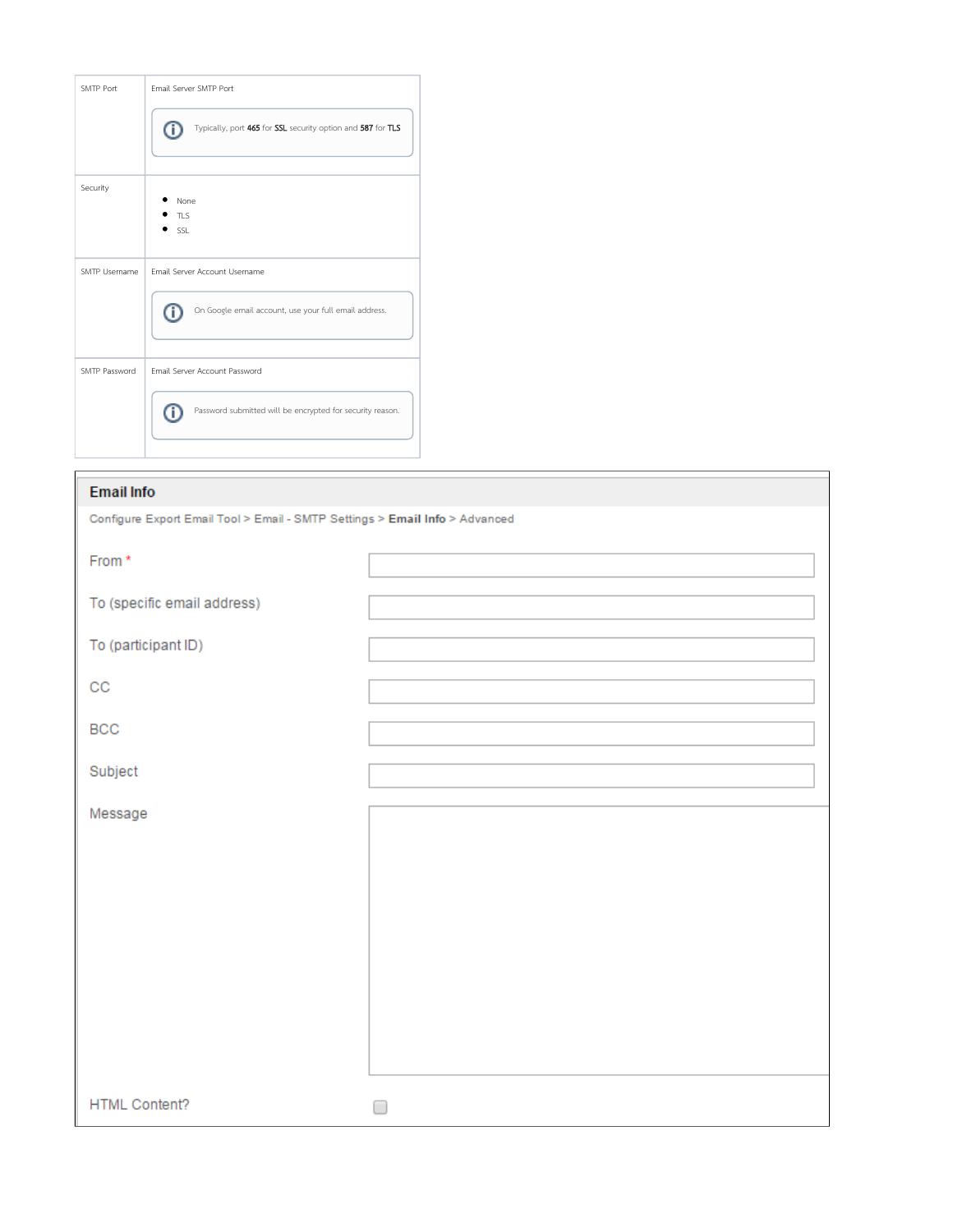# Figure 3: Export Form Email Tool Properties - Email Info

| Name                           | Description                                                                                                                                                                                                                        |  |  |  |
|--------------------------------|------------------------------------------------------------------------------------------------------------------------------------------------------------------------------------------------------------------------------------|--|--|--|
| From                           | Sender email address.                                                                                                                                                                                                              |  |  |  |
|                                | Example<br>⋒                                                                                                                                                                                                                       |  |  |  |
|                                | no-reply@your-company-name.com                                                                                                                                                                                                     |  |  |  |
| To (Specific email<br>address) | Recipient fully qualified address.                                                                                                                                                                                                 |  |  |  |
| To (Participant ID)            | Participant ID(s) according to the process flow it resides in.                                                                                                                                                                     |  |  |  |
|                                | Multiple values can be accepted by separating them with semicolons.                                                                                                                                                                |  |  |  |
|                                | When To (Specific email address) and To (Participant ID) are both populated, email will be sent to both.<br>⋔                                                                                                                      |  |  |  |
| CC                             | Fully qualified address is expected.                                                                                                                                                                                               |  |  |  |
|                                | Multiple values can be accepted by separating them with semicolons.                                                                                                                                                                |  |  |  |
|                                | CC: lets you send a copy of a message to someone who's interested, but is not the primary recipient.<br>O                                                                                                                          |  |  |  |
| BCC                            | Fully qualified address is expected.                                                                                                                                                                                               |  |  |  |
|                                | Multiple values can be accepted by separating them with semicolons.                                                                                                                                                                |  |  |  |
|                                | ⋒<br>Both Cc and Bcc forward a copy of the message to everyone you've listed. The main difference between Cc or Carbon copy and Bcc (Blind carbon copy) is that, with the latter, the<br>recipients do not get to know each other. |  |  |  |
|                                |                                                                                                                                                                                                                                    |  |  |  |
| Subject                        | Email Subject.                                                                                                                                                                                                                     |  |  |  |
| Message                        | Email Message.                                                                                                                                                                                                                     |  |  |  |
| HTML Content?                  | Check if "Message" is intended to be a HTML content.                                                                                                                                                                               |  |  |  |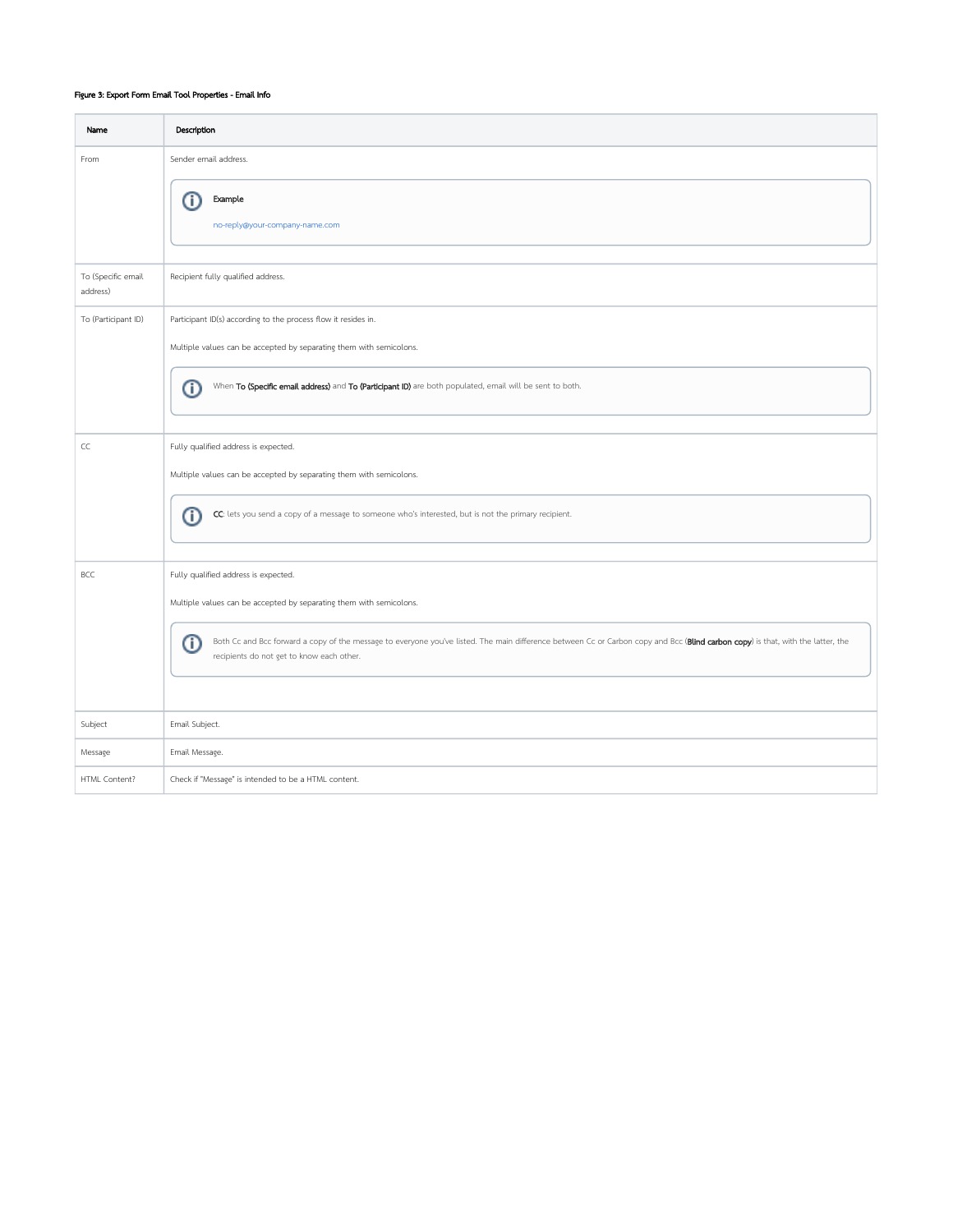| Advanced                                                                    |       |  |
|-----------------------------------------------------------------------------|-------|--|
| Configure Export Email Tool > Email - SMTP Settings > Email Info > Advanced |       |  |
| Formatting (CSS)                                                            | $\,1$ |  |
|                                                                             |       |  |
| Header (HTML)                                                               | $\,1$ |  |
|                                                                             |       |  |
| Repeat header on every page?                                                |       |  |
| Footer (HTML)                                                               |       |  |
|                                                                             | $\,1$ |  |
| Repeat footer on every page?                                                |       |  |

# Figure 4: Export Form Email Tool Properties - Advanced

| Name                 | Description                                                                                              |
|----------------------|----------------------------------------------------------------------------------------------------------|
| Formatti<br>ng (CSS) | CSS to be included when generating pdf file.                                                             |
|                      | The Advanced > Formatting (CSS) field gives you formatting options (font size and color) for the output. |
|                      | Available CSS Classes:                                                                                   |
|                      |                                                                                                          |
|                      |                                                                                                          |
|                      |                                                                                                          |
|                      |                                                                                                          |
|                      |                                                                                                          |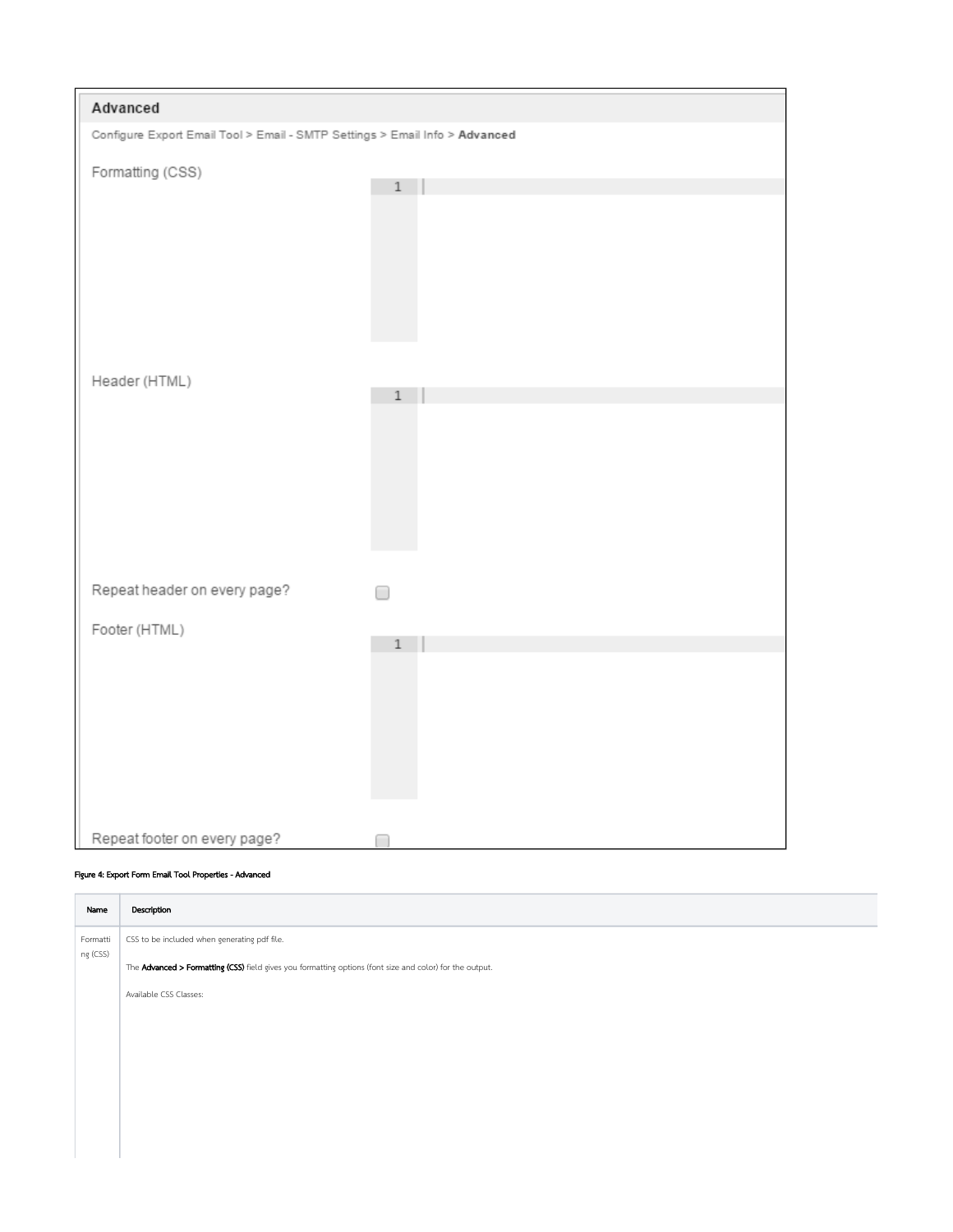```
*
- Wildcard. Everything in the form.
.form-section
- Container of a section
.form-section-title
- Container of section title
.form-column
- Container of column
.form-cell
- Container of field
.label
- Label of field
//Sub Form
.subform-container
- Container of a Subform
.subform-title
- Container of Subform title
.subform-section
- Container of section in Subform
.subform-section-title
- Container of section title in Subform
.subform-column
- Container of column in Subform
.subform-cell
- Container of field in Subform
.header
- Container of configured header
.footer
- Container of configured footer
```

| <b>Account Details</b>   | .form-section-title |
|--------------------------|---------------------|
| Account ID <sup>*</sup>  |                     |
| Account Name *           | .form-cell          |
| <b>Address Details</b>   |                     |
| <b>Address</b><br>.label | City                |
|                          | State               |
|                          | Country<br>▼        |
| .form-column             | .form-section       |

Figure 5: This figure illustrates the CSS classes used in the form layout.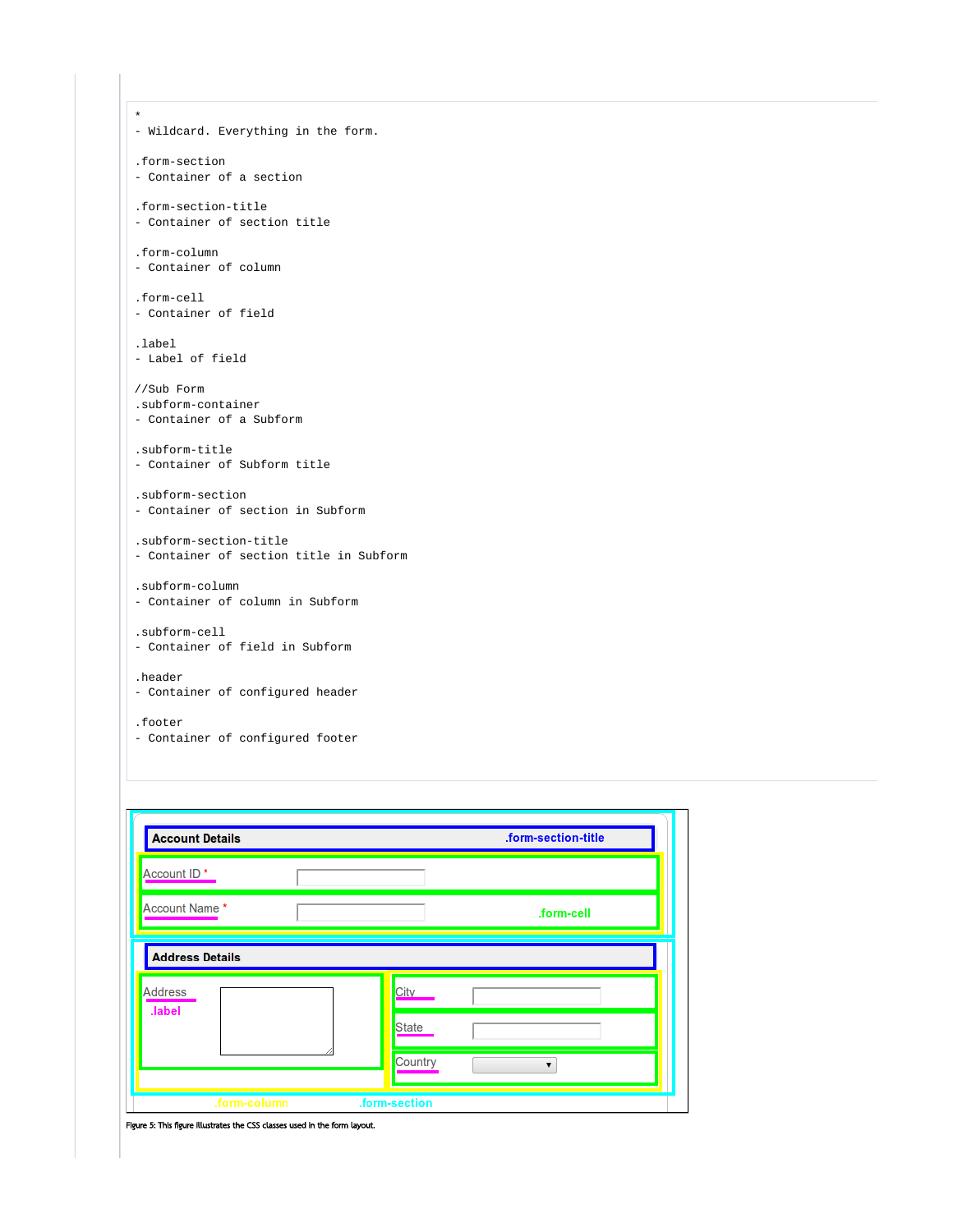Example

```
//Change all word to blue color
*, .form-cell{
  color:blue;
}
//Change all word to smaller size
*, .form-cell{
  font-size:10px;
}
//Change all label format to underline
.label{
  text-decoration:underline;
}
//Transform all header format to uppercase
.form-section-title{
  text-transform:uppercase;
}
```
#### Font & Unicode

There are a few fonts (added by default) that you can use in CSS formatting. They are:

serif, sans-serif, monospace, Courier, TimesRoman,

For Unicode content, you can use the following fonts for Asian languages (i.e., Chinese, Traditional Chinese, Japanese, Korean):

STSong-Light, MSung-Light, HeiseiMin-W3, HYGoThic-Medium

Note : "STSong-Light" gives the best result for Chinese; "MSung-Light" for Traditional Chinese; "HeiseiMin-W3" for Japanese; and "HYGoThic-Medium" for Korean.

\*{font-family:HYGoThic-Medium;}

Example for Thai Unicode:

1. Add the following CSS into Export Form Email Tool > "Formatting (CSS)" field:

```
@font-face {
   src: url(http://localhost:8080/THSarabun.ttf);
     -fs-pdf-font-embed: embed;
    -fs-pdf-font-encoding: Identity-H;
}
```

```
*{font-family: 'TH SarabunPSK';}
```
2. Download the THSarabun.ttf font file and copy it to "[Tomcat Directory]/webapps/ROOT" folder.